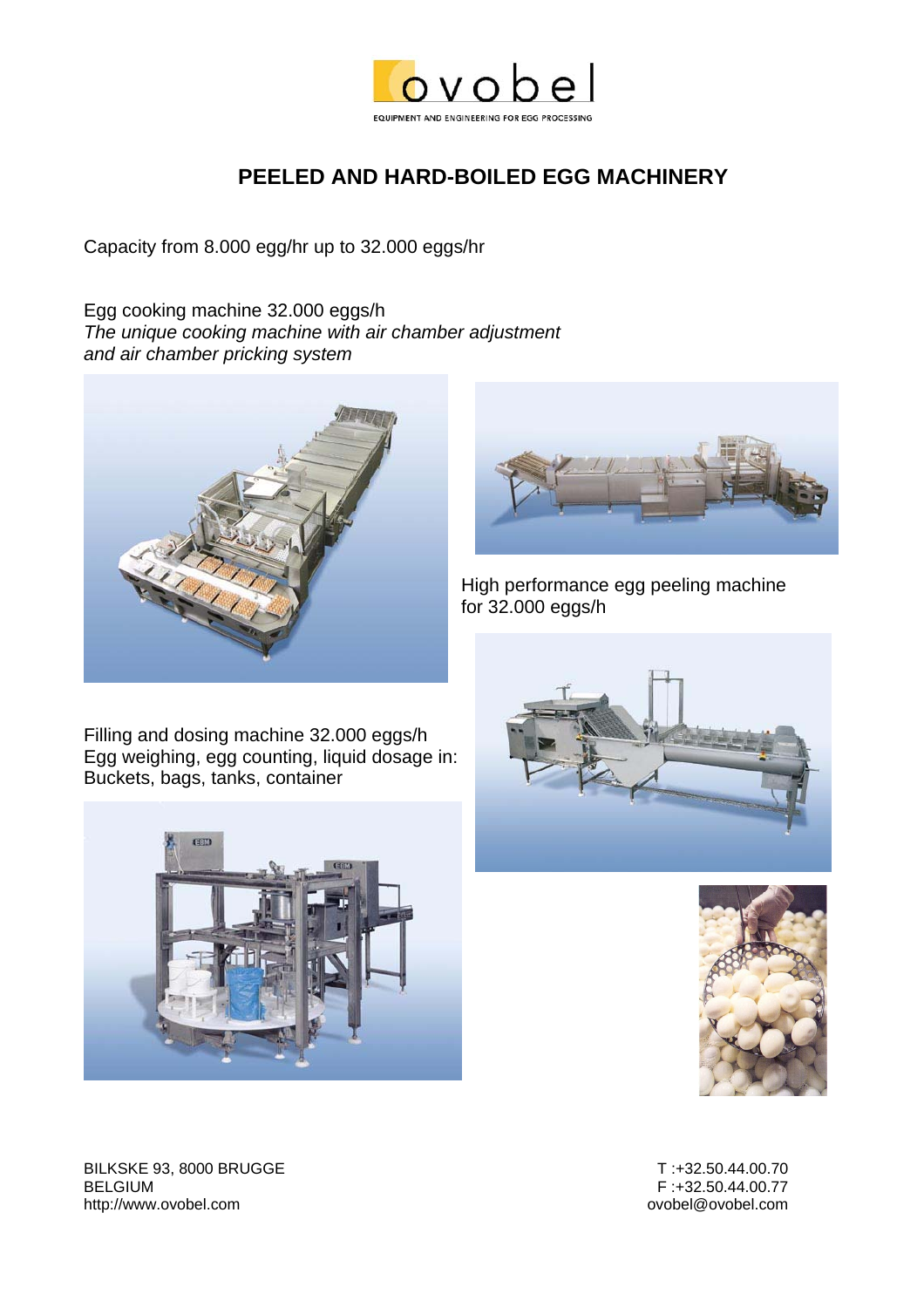

## **TYPE: SK80 (Steam)**

| Capacity:        | 8.000 eggs per hour                                                   |                                                                                                 |
|------------------|-----------------------------------------------------------------------|-------------------------------------------------------------------------------------------------|
| Electricity:     | 3ph.400V+PE 5 kW                                                      |                                                                                                 |
| Air consumption: | 0.83L/min @ 6 bar                                                     |                                                                                                 |
| Cold water:      | 100,17L/min                                                           | (600L for start-up cooker)<br>(600L to fill cooler)<br>(600L/ day water circulation for cooler) |
| Glycol:          | 51590kCal/hr.                                                         |                                                                                                 |
| Steam:           | 95kg/hr $@$ 2 bar during production<br>(138kg/hr @2 bar for start-up) |                                                                                                 |

#### **TYPE: SK80 (Gas)**

| Capacity:        | 8.000 eggs per hour                               |                                                                                                 |
|------------------|---------------------------------------------------|-------------------------------------------------------------------------------------------------|
| Electricity:     | 3ph.400V+PE ? kW                                  |                                                                                                 |
| Air consumption: | 0.83L/min @ 6 bar                                 |                                                                                                 |
| Cold water:      | 100,17L/min                                       | (600L for start-up cooker)<br>(600L to fill cooler)<br>(600L/ day water circulation for cooler) |
| Glycol:          | 51590kCal/hr.                                     |                                                                                                 |
| Gas:             | 110kW for start up or 10,62m <sup>3</sup> /hr Gas |                                                                                                 |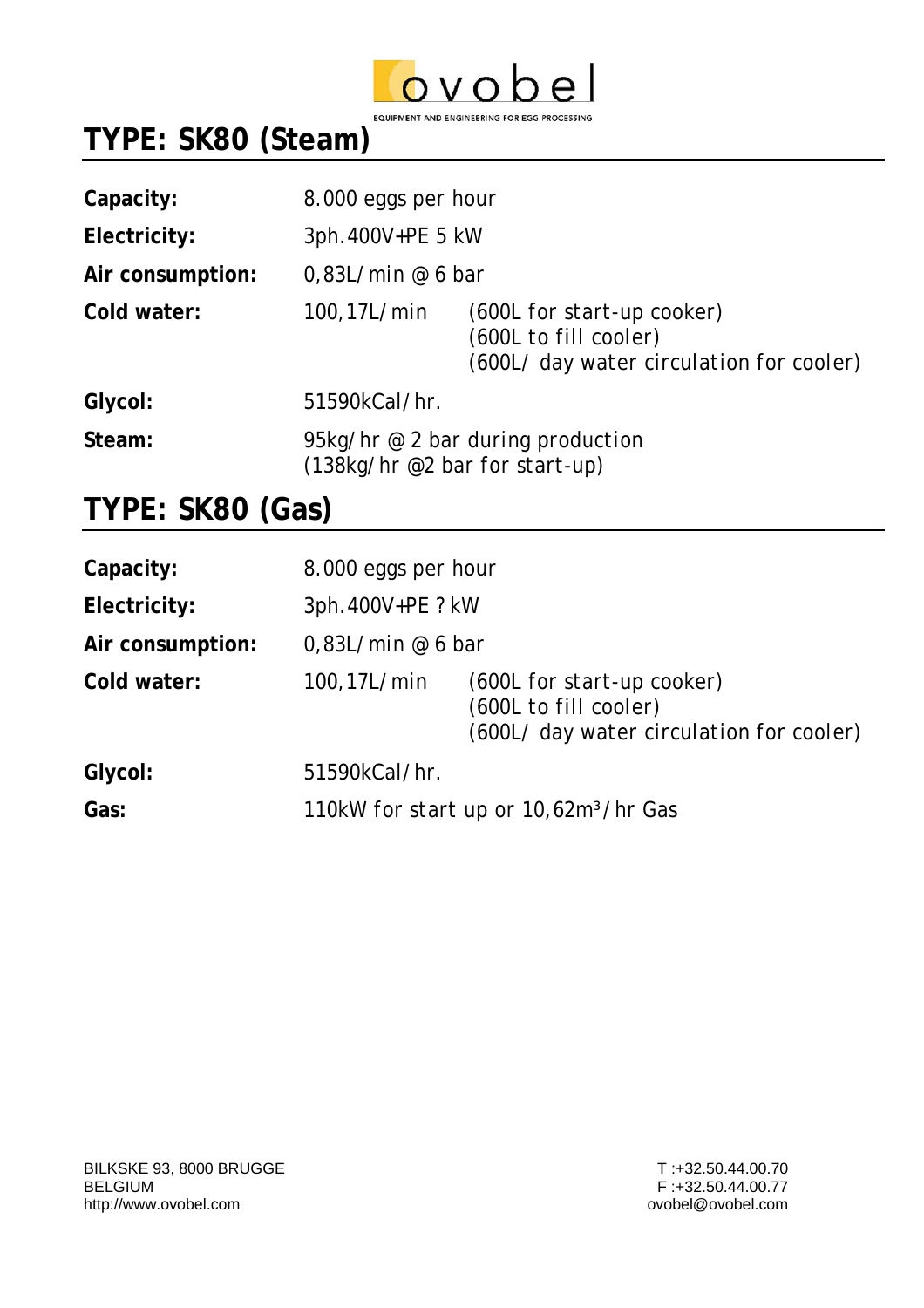

# **TYPE: SK160 (Steam)**

| Capacity:        | 16.000 eggs per hour                                                   |                                                                                                  |
|------------------|------------------------------------------------------------------------|--------------------------------------------------------------------------------------------------|
| Electricity:     | 3ph.400V+PE 7,5 kW                                                     |                                                                                                  |
| Air consumption: | 2,5L/min @ 6 bar                                                       |                                                                                                  |
| Cold water:      | $100, 33$ L/min                                                        | (1000L for start-up cooker)<br>(900L to fill cooler)<br>(900L/ day water circulation for cooler) |
| Glycol:          | 69000kCal/hr.                                                          |                                                                                                  |
| Steam:           | 172kg/hr $@$ 2 bar during production<br>(258kg/hr @2 bar for start-up) |                                                                                                  |

#### **TYPE: SK160 (Gas)**

| Capacity:        | 16.000 eggs per hour                             |                                                                                                  |
|------------------|--------------------------------------------------|--------------------------------------------------------------------------------------------------|
| Electricity:     | 3ph.400V+PE ? kW                                 |                                                                                                  |
| Air consumption: | 2,5L/min @ 6 bar                                 |                                                                                                  |
| Cold water:      | 100,33L/min                                      | (1000L for start-up cooker)<br>(900L to fill cooler)<br>(900L/ day water circulation for cooler) |
| Glycol:          | 69000kCal/hr.                                    |                                                                                                  |
| Gas:             | 150kW for start up or 14,5m <sup>3</sup> /hr Gas |                                                                                                  |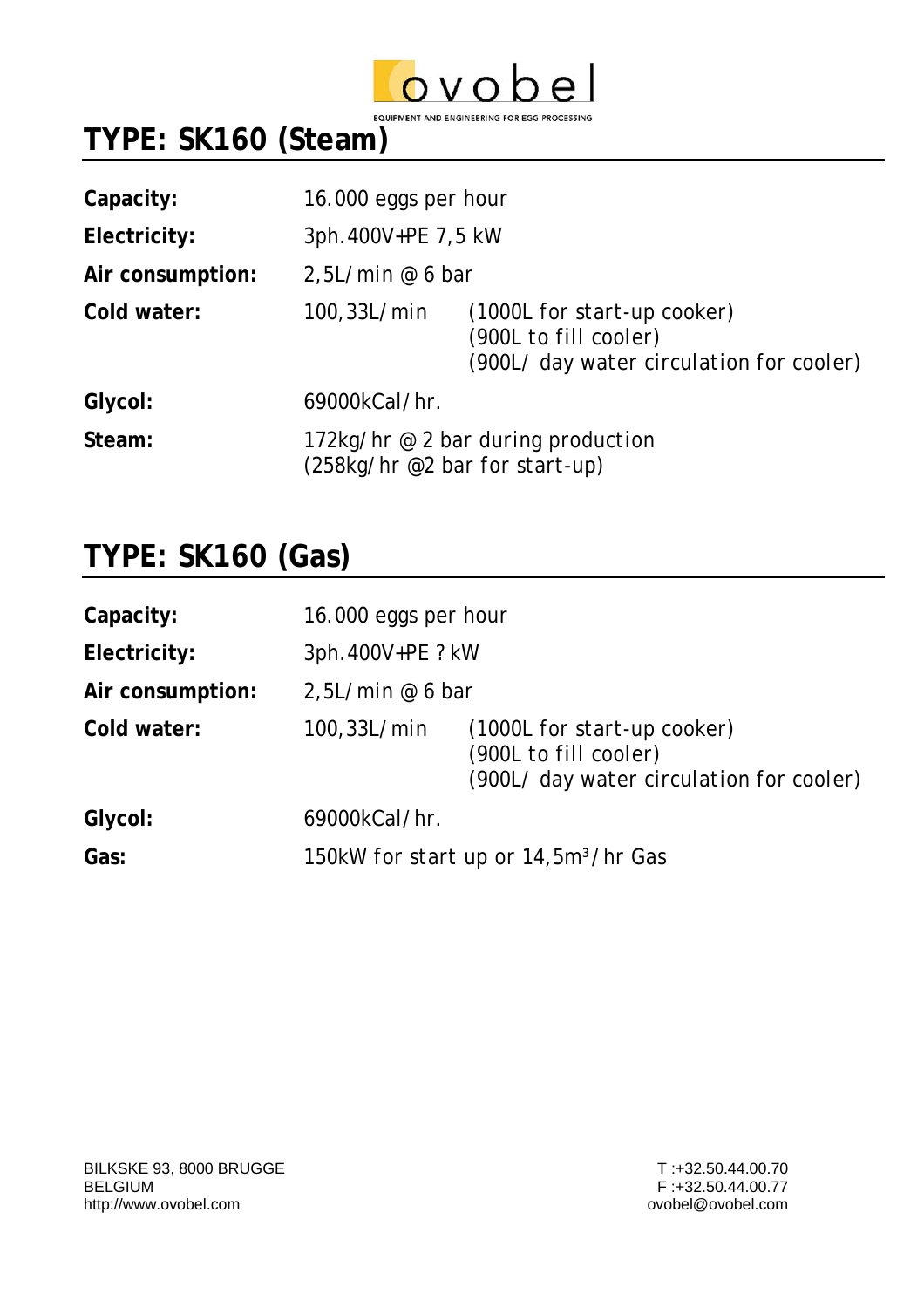

EQUIPMENT AND ENGINEERING FOR EGG PROCESSING

### **TYPE: SK240 (Steam)**

| Capacity:        | 24.000 eggs per hour                                                        |                                                                                                    |
|------------------|-----------------------------------------------------------------------------|----------------------------------------------------------------------------------------------------|
| Electricity:     | 3ph.400V+PE 9,5 kW                                                          |                                                                                                    |
| Air consumption: | 2,5L/min @ 6 bar                                                            |                                                                                                    |
| Cold water:      | 185,5L/min                                                                  | (1800L for start-up cooker)<br>(1100L to fill cooler)<br>(1100L/ day water circulation for cooler) |
| Glycol:          | 120378kCal/hr.                                                              |                                                                                                    |
| Steam:           | $344$ kg/hr @ 2 bar during production<br>$(430kg/hr \ @2 bar for start-up)$ |                                                                                                    |

### **TYPE: SK240 (Gas)**

| Capacity:        | 24.000 eggs per hour                                                                                    |                                                                                                    |
|------------------|---------------------------------------------------------------------------------------------------------|----------------------------------------------------------------------------------------------------|
| Electricity:     | 3ph.400V+PE ? kW                                                                                        |                                                                                                    |
| Air consumption: | 2,5L/min @ 6 bar                                                                                        |                                                                                                    |
| Cold water:      | <i>185,5L/min</i>                                                                                       | (1800L for start-up cooker)<br>(1100L to fill cooler)<br>(1100L/ day water circulation for cooler) |
| Glycol:          | 120378kCal/hr.                                                                                          |                                                                                                    |
| Gas:             | 300kW for start up or 29m <sup>3</sup> /hr Gas<br>120kW during production or 11,6m <sup>3</sup> /hr Gas |                                                                                                    |

### **TYPE: SK320 (Steam)**

BILKSKE 93, 8000 BRUGGE T :+32.50.44.00.70 BELGIUM F :+32.50.44.00.77 http://www.ovobel.com